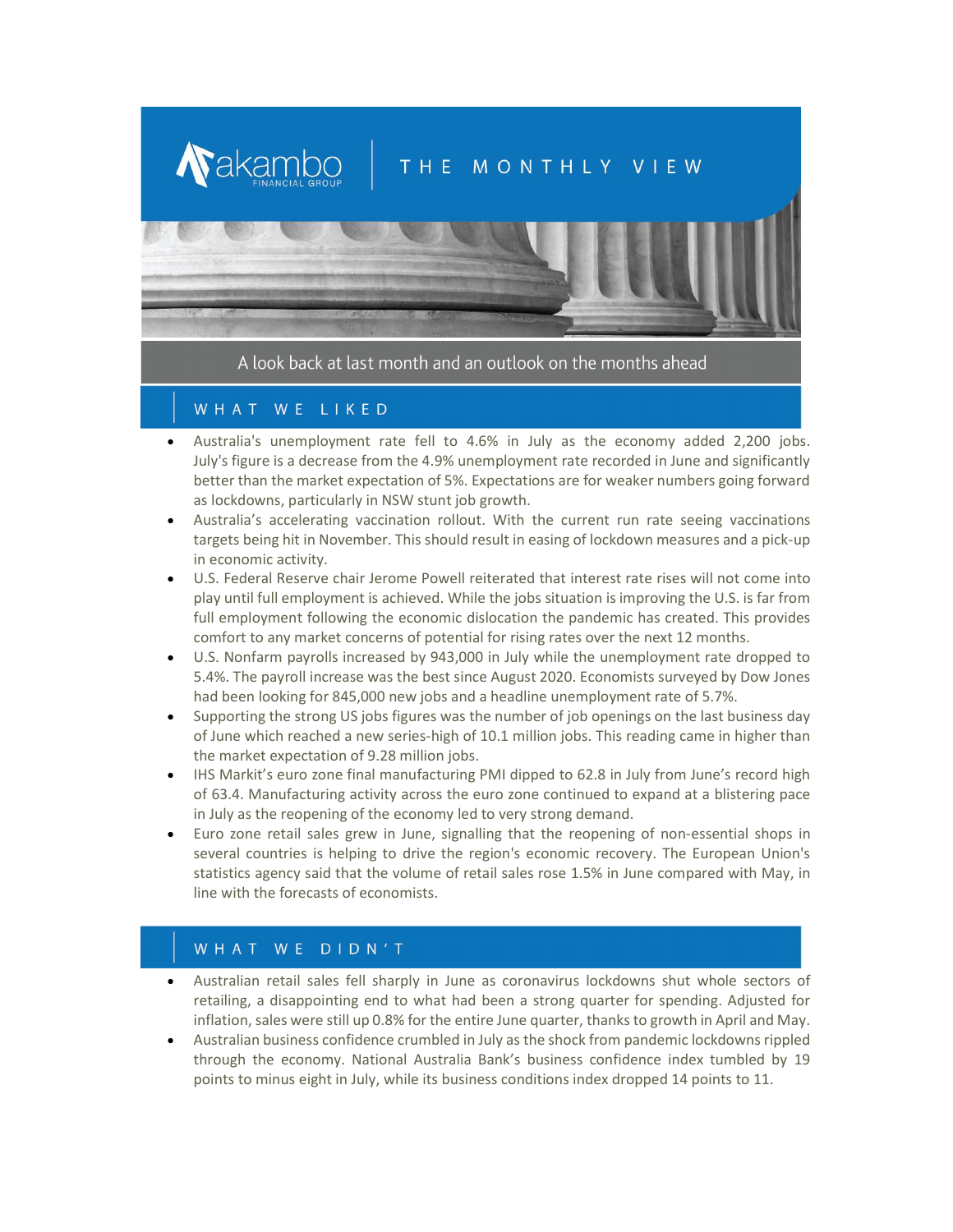- The business activity in the US service sector expanded at a softening pace in August with IHS Markit's flash Services PMI falling to 55.2 from 59.9 in July. This print fell short of the market expectation of 59.4, indicating the increased spread of the Delta variant was impacting service industry activity.
- Shoppers in the U.S. cut back their purchases in July even more than expected as worries over the delta variant of Covid-19 dampened activity and government stimulus dried up. Retail sales for the month fell 1.1%, worse than the Dow Jones estimate of a 0.3% decline
- Eurozone industrial production declined again in June, missing expectations of an increase as supply-chain bottlenecks hindered activity. Output from factories, mines and utilities across the single-currency area in June fell 0.3% from the previous month. Economists polled by The Wall Street Journal had forecast a 0.2% increase.
- The Caixin China purchasing managers index dropped to 50.3 in July from 51.3 in June, missing consensus expectations of 51. July's reading was the lowest in the past 16 months, but still held above the 50 mark that separates expansion from contraction.
- Retail sales rose by 8.5% in July from a year ago, lower than the forecast 11.5%. The data showed consumers cut back on spending across the board, whether it was on big-ticket items like cars or lower-cost products like cosmetics that can be bought through online e-commerce platforms.

## BASE CASE

Our view of the most likely scenario for markets over the coming months, for which our portfolios are currently positioned.

#### 72% Probability

Generally improving vaccination rollouts in different global regions acts to temper negative COVID induced economic impacts. Economic activity is expected to remain robust, as social normalisation and stimulus provide support. While the speed of the economic improvement is expected to show some signs of slowdown, it will be coming off record levels of economic activity over the past few months. Following strong economic and financial market performance, focus will move to the sustainability of growth levels and potential for input price increases to negatively impact profit margins.

Globally, central bankers continue to reiterate their accommodative policy stance, but markets will begin to question the sustainability of this level of support as economies show strong growth and inflationary pressures build. This may create increased volatility over the coming months. On the fiscal front governments have indicated they are willing and able to step up with spending to support their economies. This is expected to continue globally as governments look to sustain employment and wage growth as well as supporting long-term objectives such as carbon reduction and social inequality.

Risks remain. Those we view as most prominent include increased China and Australia/U.S. trade tensions, faster than expected increases in government bond yields (due to inflationary pressures building), the increase of COVID-cases across different regions pressuring health systems and stimulus packages that underwhelm expectations.

This scenario is likely to see us maintain a constructive medium-term view on growth assets, using any volatility to increase exposure to growth assets. Capital preservation will be targeted through appropriate company and sector allocations. Overall asset allocation will retain a bias to growth assets.

## BEAR CASE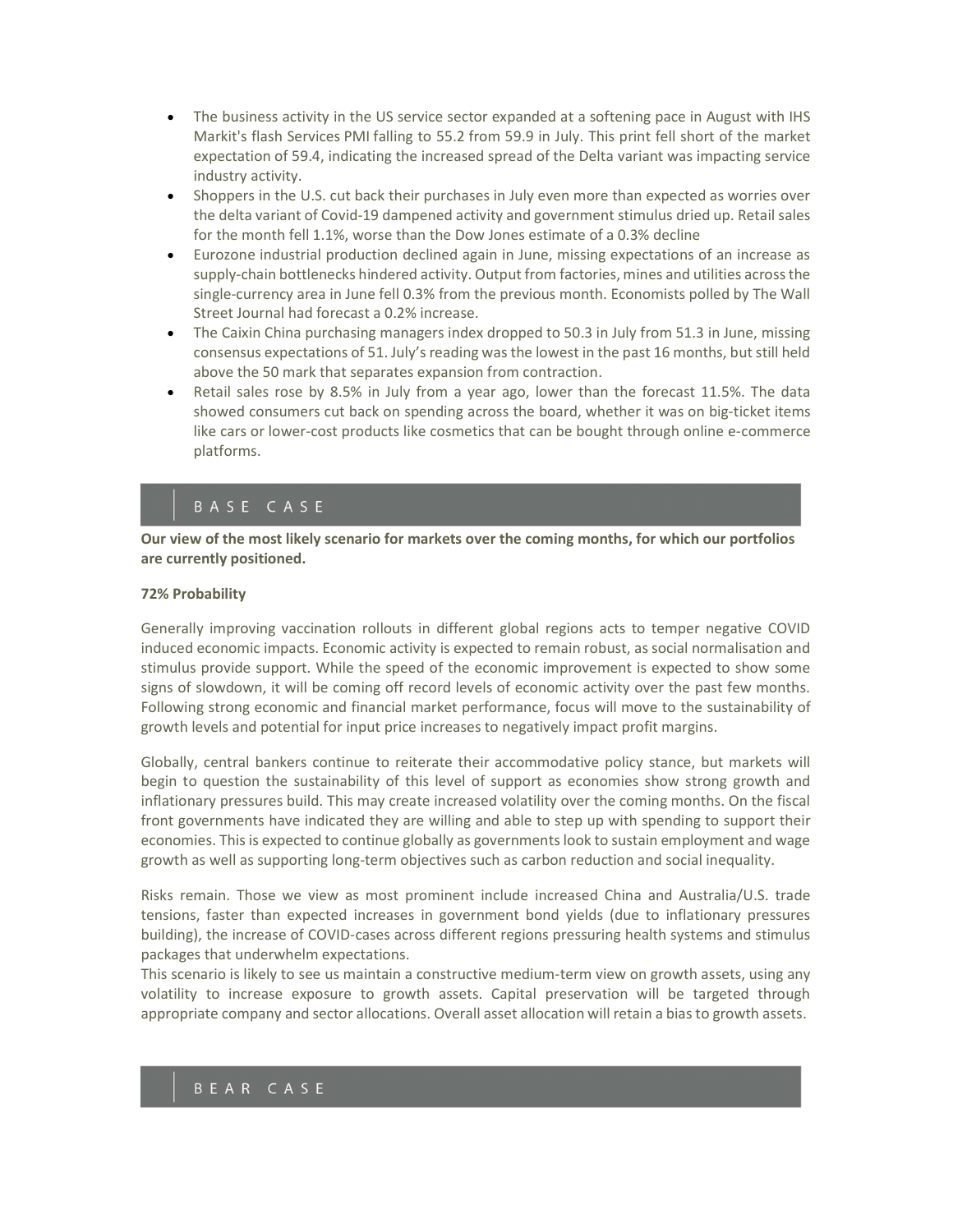Our worst-case scenario for the coming months, which we are prepared to position for should conditions deteriorate.

#### 14% Probability

The health and economic effects of the pandemic last longer than expected, with countries across the globe struggling to control further outbreaks of the delta variant. In addition, the manufacturing and distribution of a vaccine proves to be more difficult than anticipated, delaying the economic recovery further.

This scenario may see central bank stimulus and fiscal support from governments as lacking the required potency to provide economic stabilisation and provide further improvement in consumer confidence. Additionally, a premature withdrawal or reduction of central bank liquidity could derail financial markets which have become accustomed to liquidity support. Any failure of governments across the globe to extend or further stimulate their economies through fiscal spending would further erode confidence in further economic improvement. Such a scenario would likely see a level of dislocation in financial markets across the spectrum.

An emerging risk is rising government bond yields. The disruption of supply chains and high input costs is expected to place upward pressure on bond yields, particularly if judged to be more sustainable. While considered unlikely, an unexpectedly swift acceleration of bond yields from current levels could see valuation compression in financial markets. This would be more pronounced in high valuation stocks and sectors in markets, such as high growth non-profitable technology stocks.

Left-field events such as a rapid escalation in geo-political tensions (especially between the US and China) or a significant or systemic corporate default (especially due to over-indebtedness in an environment of rising bond yields) could see a liquidation of risk assets in a compressed period of time.

Above scenarios will see us take a more defensive position and reduce equity exposures replacing them with defensive assets, such as cash. The accelerating bond yield scenario would require a more nuanced shift toward companies and sectors that would be the greatest beneficiaries of such a move. The overall focus will remain on capital preservation.

# BULL CASE

Our most optimistic view for markets over the coming months.

#### 14% Probability

Economies across the developed world continue to exhibit strong economic growth. Substantial fiscal support from governments around the world combine with historically high cash levels on household and corporate balance sheets to sustain the speed of the global economic recovery. In the event central banks maintain measures aimed at supressing interest rates we would expect this to further fuel asset appreciation, while any extension of these accommodative policies would further accelerate the expected upward re-rating of asset values.

Such a market dynamic would see substantial improvement in economic activity globally. This would occur as pent-up demand from business and consumers combined with massive government and central bank stimulus measures create a potent environment for risk assets as strong demand is sustained. Sectors expected to benefit most in this environment are those leveraged most to economic activity, in many cases these are the same companies that were most adversely affected by the COVID-19 induced lock downs.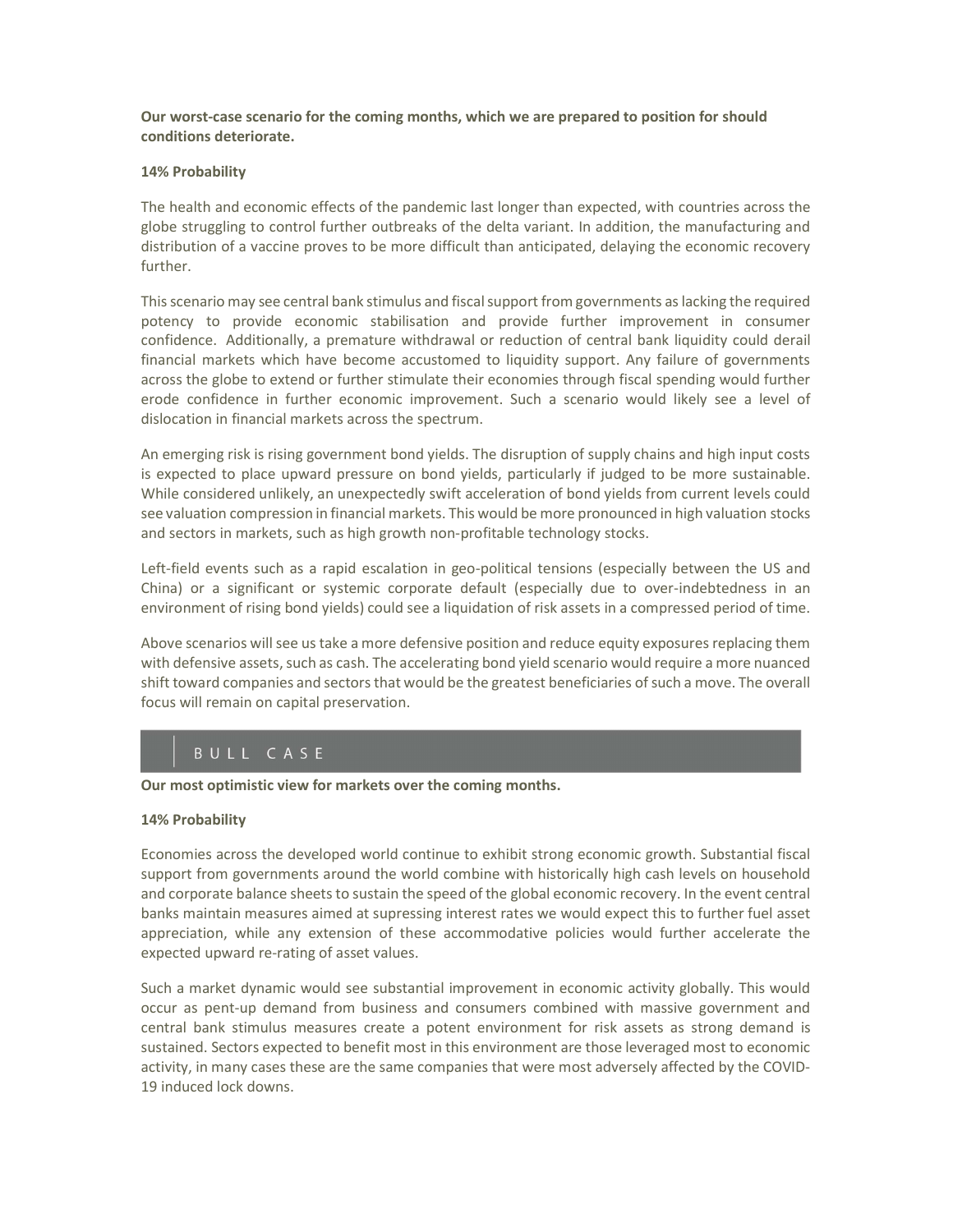This scenario would be cheered by financial markets as a combination of monetary and fiscal stimulus act to fuel demand for growth assets in a low to negative real interest rate environment. We would act by reducing our cash levels further and adding to the growth asset allocation at the expense of cash and other defensive asset.

### STOCK IN FOCUS



Volkswagen Group, also called Volkswagen AG, major German automobile manufacturer, founded by the German government in 1937 to mass-produce a low-priced "people's car." Headquarters are in Wolfsburg, Germany.

The company was originally operated by the German Labour Front (Deutsche Arbeitsfront), a Nazi organization. The Austrian automotive engineer Ferdinand Porsche, who was responsible for the original design of the car, was hired by the German Labour Front in 1934, and ground was broken for a new factory in the state of Lower Saxony in 1938. The outbreak of World War II in 1939 occurred before mass production could begin, and the factory was repurposed to produce military equipment and vehicles. Volkwagen's military involvement made its factory a target for Allied bombers, and by the end of the war the factory was in ruins. It was rebuilt under British supervision, and mass production of the Volkswagen began in 1946. Control of the company was transferred in 1949 to the West German government and the state of Lower Saxony. By that time, more than half of the passenger cars produced in the country were Volkswagens.

Volkswagen production expanded rapidly in the 1950s. The company introduced the Transporter van in 1950 and the Karmann Ghia coupe in 1955. Sales abroad were generally strong in most countries of export, but, because of the car's small size, unusual rounded appearance, and historical connection to Nazi Germany, sales in the United States were initially sluggish. The car began to gain acceptance there as the 1950s progressed, however, and Volkswagen of America was established in 1955. The American advertising agency Doyle Dane Bernbach was hired to represent the brand in 1959, and the result was a landmark advertising campaign that helped to popularize the car as the "Beetle" and promoted its size and unconventional design as an advantage to the consumer. The campaign was very successful, and the Beetle was for many years the most-popular imported automobile in the United States. Although Volkswagen made many detail changes to the Beetle, the basic rear-engine design and rounded shape remained the same. The company developed other rear-engine models with moremodern styling and improved engineering, but none were as successful as the Beetle.

Competition from small cars with more-modern designs and the company's increasingly troubled finances eventually dictated a change in corporate philosophy toward developing more-contemporary and sportier car models. As a result, Volkswagen began phasing out its rear-engine cars in the 1970s, replacing them with front-engine front-wheel-drive designs. The first of those new cars was the shortlived K70 in 1970, followed by the Passat in 1973. Most significant, however, was the Golf, initially called